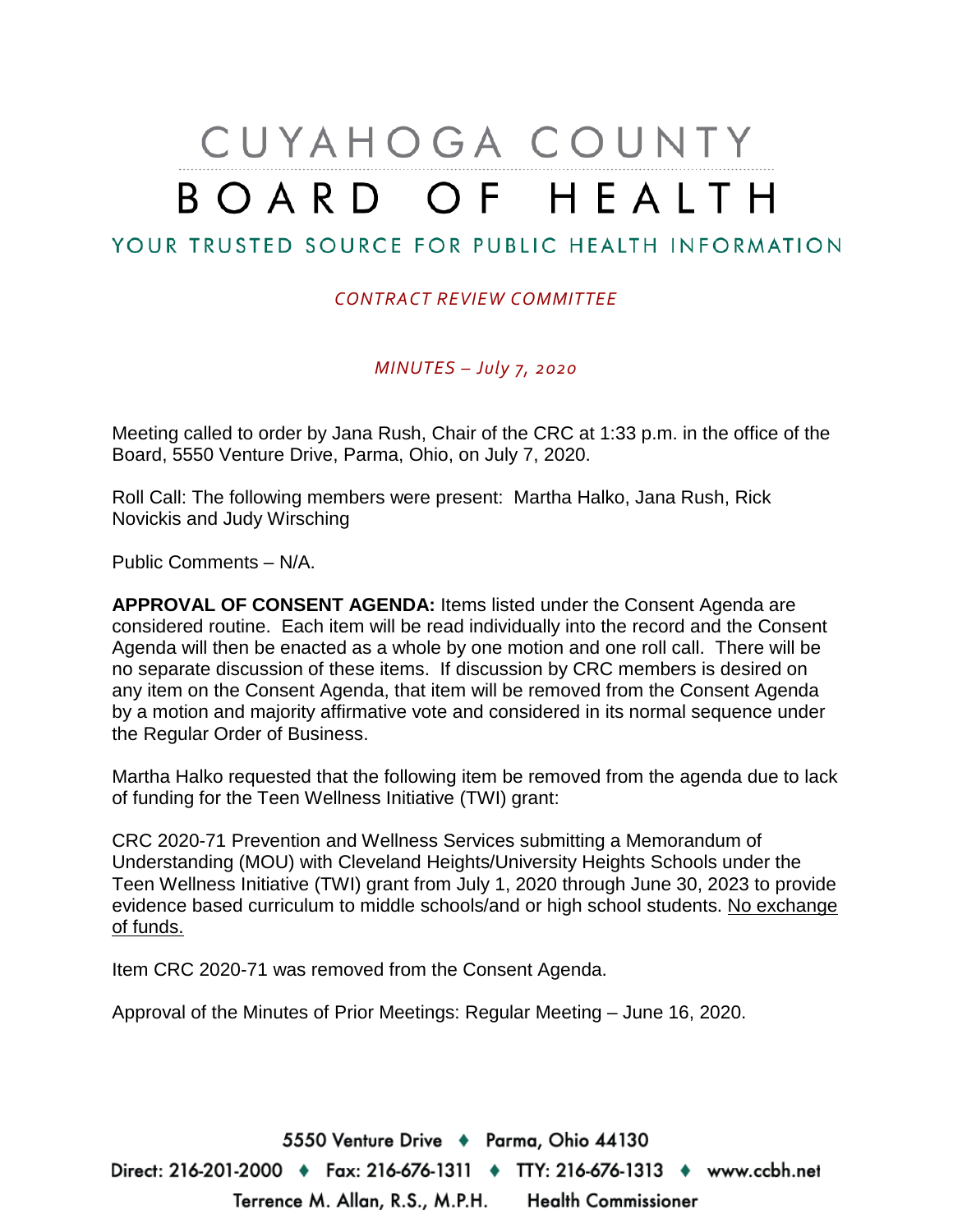Contracts, MOU's, agreements with no exchange of funds (IRB's, BAA's, Addendums, etc.):

CRC 2020-70 Epidemiology, Surveillance and Informatics Services submitting an addendum to the contract (2019-117) with the City of Cleveland to revise the deliverables associated with the COVID-19 response. Amount to be paid to the City of Cleveland is to remain the same.

CRC 2020-72 Administration Services submitting a Public Health Experience Agreement with Kent State University to enable students to have a public health experience at CCBH from July 7, 2020 through July 6, 2021. No exchange of funds.

It was moved by Judy Wirsching, seconded by Martha Halko, that the consent agenda, including the minutes of the June 16, 2020 CRC meeting be approved.

The Secretary called the roll:

Ayes: Martha Halko, Jana Rush, Rick Novickis and Judy Wirsching

#### **CONTRACTS AND AWARDS:**

Tabled Items

None

New Items For Review

Bid/Quote Openings ≥ \$25,000.00

CRC 2020-73 Sealed bids were received from the following contractors by the deadline outlined in the Request For Proposal (RFP) Ending The HIV Epidemic- A Plan for America- RW HIV/AIDS Program Parts A & B- Direct Services - RFP #2020-03 (ref. enclosed):

| Contractor                  | Received            | Quote        |
|-----------------------------|---------------------|--------------|
| MetroHealth                 | 07/07/20 @ 8:49 am  | \$263,453.48 |
| <b>University Hospitals</b> | 07/07/20 @ 10:12 am | \$92,611.00  |
| Signature Health, Inc.      | 07/07/20 @ 9:25 am  | \$63,900.00  |
| Aids Healthcare Foundation  | 07/06/20 @ 2:29 pm  | \$45,918.00  |
| <b>Cleveland Clinic</b>     | 07/06/20 @ 8:53 am  | \$83,367.00  |

The bids listed above were provided to the program staff for completion of the evaluation process.

Bid/Quote Openings < \$25,000.00

Lead Program Bid Openings presented by: Stephanie McConoughey5550 Venture Drive + Parma, Ohio 44130

Direct: 216-201-2000 ♦ Fax: 216-676-1311 ♦ TTY: 216-676-1313 ♦ www.ccbh.net

**Health Commissioner** 

Terrence M. Allan, R.S., M.P.H.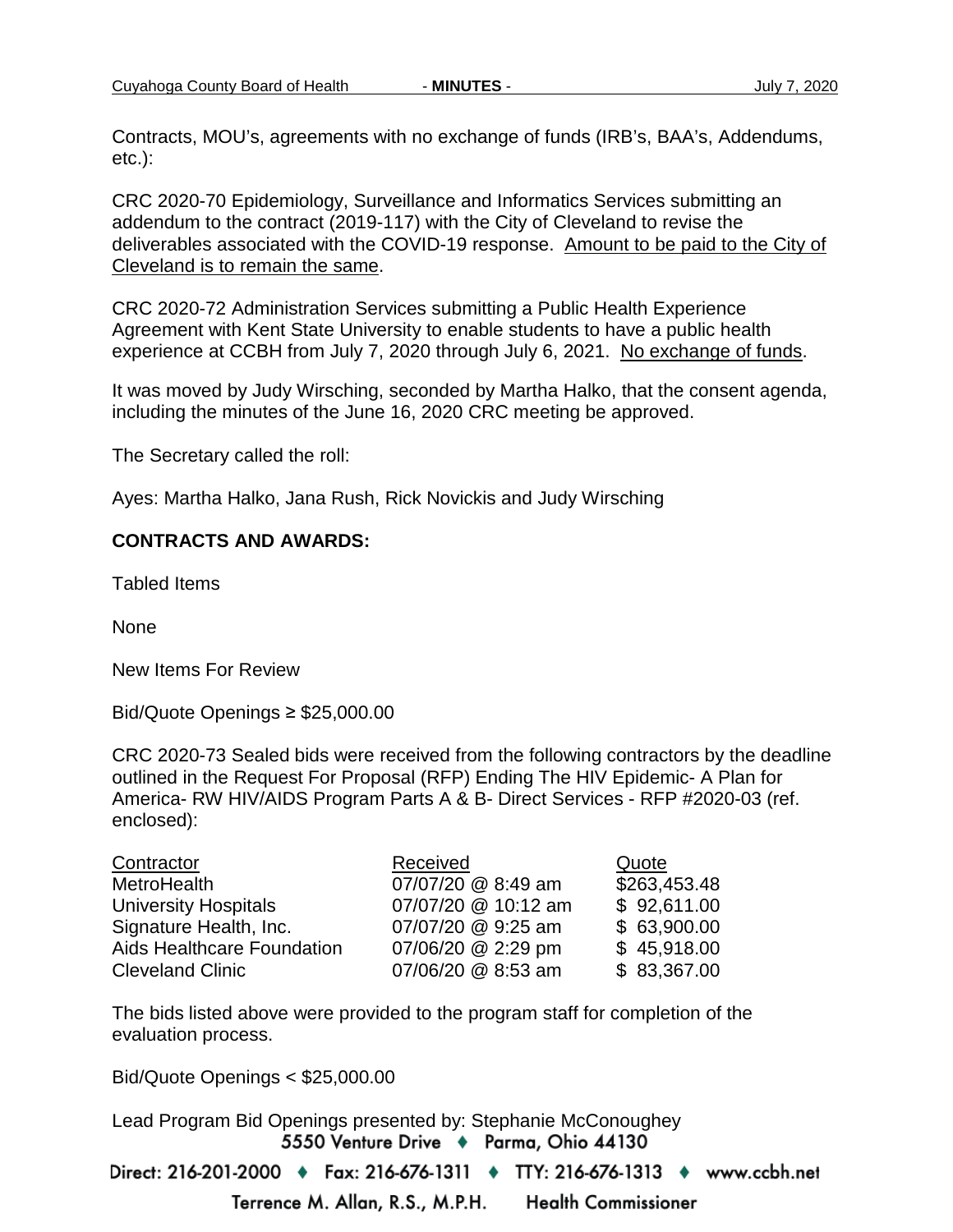It was moved by Martha Halko, seconded by Rick Novickis that the following quote (CRC 2020-74) for 1617 Hopkins Avenue Up and Down, Lakewood, Ohio 44107 be accepted as the lowest and best, and a contract be awarded to American Builders & Applicators in the amount of \$16,200.00 (ref. enclosed).

The Secretary called the roll:

Ayes: Martha Halko, Jana Rush, Rick Novickis and Judy Wirsching

Household Sewage Program Bid Openings presented by: Domenica McClintock

It was moved by Rick Novickis, seconded by Judy Wirsching that item CRC 2020-75 for 7549 Big Creek Parkway, Middleburg Heights, Ohio 44130 be tabled and re-bid due to the receipt of incomplete quotes (ref. enclosed).

The Secretary called the roll:

Ayes: Martha Halko, Jana Rush, Rick Novickis and Judy Wirsching

It was moved by Rick Novickis, seconded by Martha Halko that item CRC 2020-76 for 6806 Big Creek Parkway, Middleburg Heights, Ohio 44130 be tabled and re-bid due to the receipt of incomplete quotes (ref. enclosed).

The Secretary called the roll:

Ayes: Martha Halko, Jana Rush, Rick Novickis and Judy Wirsching

It was moved by Rick Novickis, seconded by Judy Wirsching that item CRC 2020-77 for 6347 Fitch Road, Olmsted Township, Ohio 44138 be tabled and re-bid due to the receipt of incomplete quotes (ref. enclosed).

The Secretary called the roll:

Ayes: Martha Halko, Jana Rush, Rick Novickis and Judy Wirsching

Expenditures: Contracts up to \$25,000.00

It was moved by Martha Halko, seconded by Judy Wirsching that the agreement (CRC 2020-78) with the Association of Ohio Health Commissioners (AOHC) to secure an emergency preparedness consultant from July 1, 2020 to June 30, 2021 in an amount not to exceed \$5,278.00 be approved.

Presented by: Jana Rush

5550 Venture Drive → Parma, Ohio 44130 Direct: 216-201-2000 ♦ Fax: 216-676-1311 ♦ TTY: 216-676-1313 ♦ www.ccbh.net Terrence M. Allan, R.S., M.P.H. **Health Commissioner**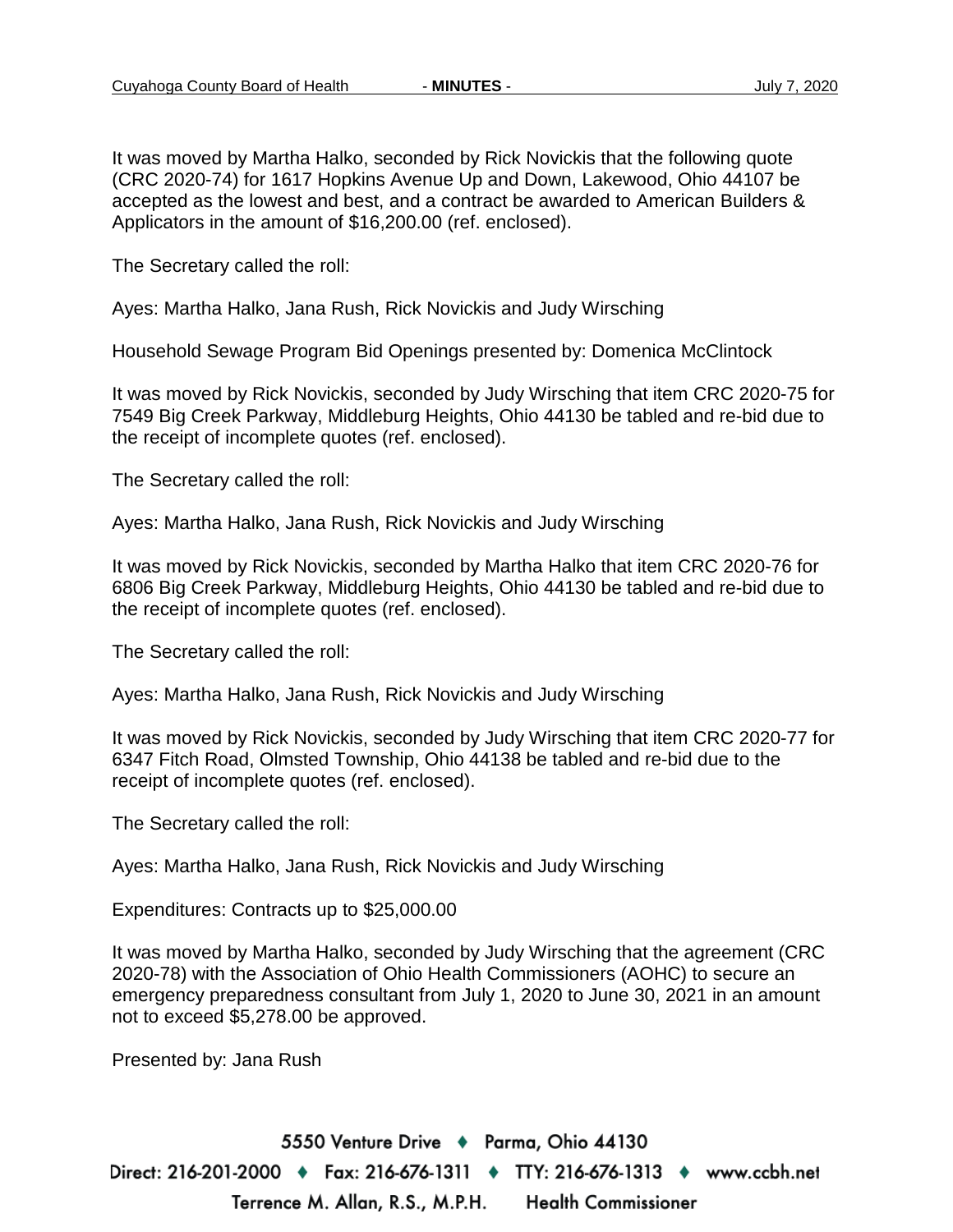Purpose: To allow AOHC to secure an emergency preparedness consultant on behalf of CCBH to serve as a liaison for emergency preparedness planning functions as outlined by the BTeam.

Funding Source: FY2021 Public Health Emergency Preparedness (PHEP) grant.

The Secretary called the roll:

Ayes: Martha Halko, Jana Rush, Rick Novickis and Judy Wirsching

Revenue Generating Agreements up to \$25,000.00

None

**Contract Rescissions** 

None

Other Business.

Public Comment - N/A.

Thereupon, it was moved by Judy Wirsching, seconded by Rick Novickis, that the following Motion be adopted:

BE IT RESOLVED that the meeting be adjourned at 2:01 p.m.

The Secretary called the roll:

Ayes: Martha Halko, Jana Rush, Rick Novickis and Judy Wirsching

**Committee Chair** 

 $Jerk$ 

5550 Venture Drive + Parma, Ohio 44130 Direct: 216-201-2000 ♦ Fax: 216-676-1311 ♦ TTY: 216-676-1313 ♦ www.ccbh.net Terrence M. Allan, R.S., M.P.H. **Health Commissioner**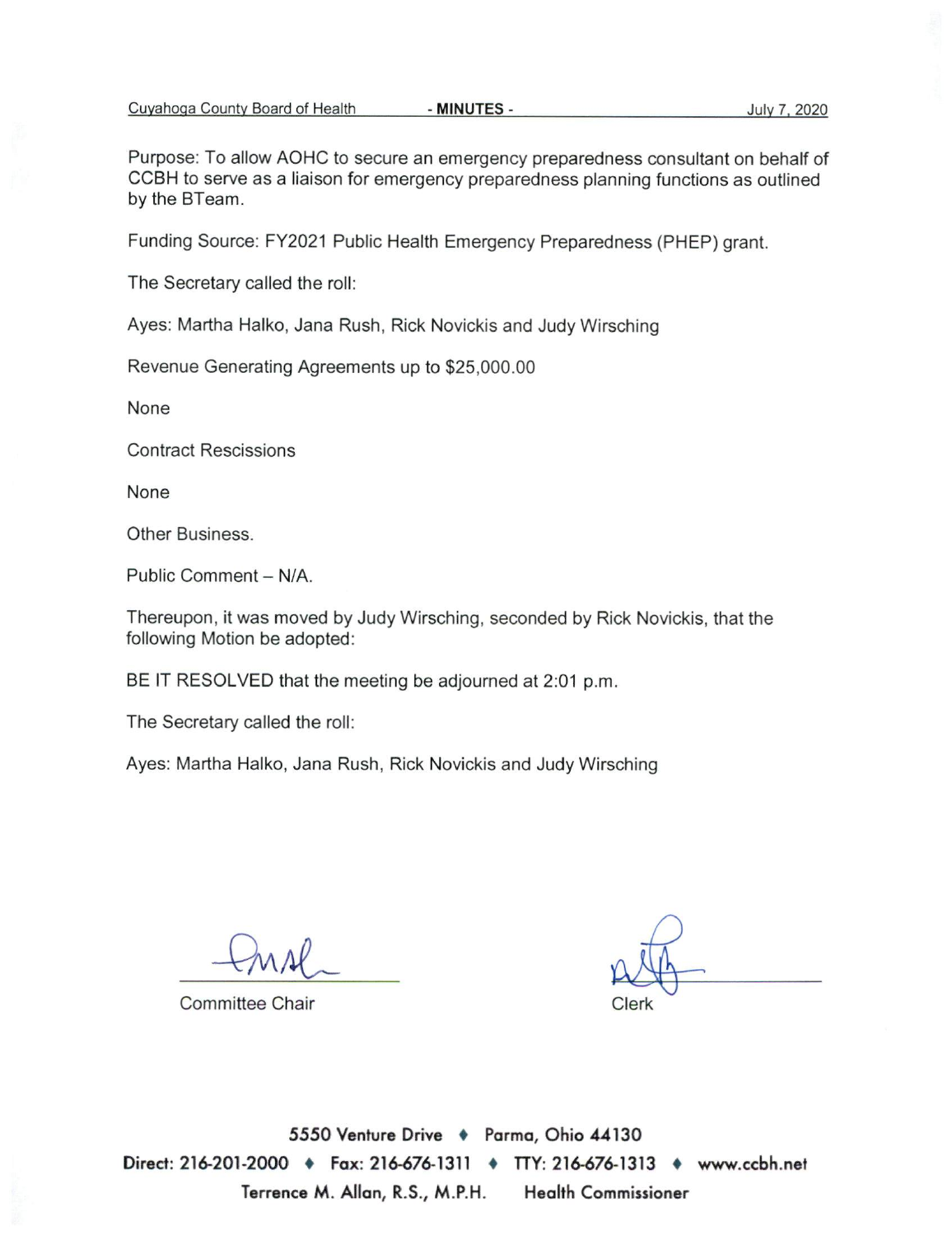### **RFP RESULTS**

**Program:** Ending the Epidemic<br>Title: Ending the HIV Epide Ending the HIV Epidemic: A Plan for America - Ryan White HIV?AIDS Program Parts A & B<br>2020-03 **RFP No:** 2020-03<br>**CRC No:** 2020-73 **CRC No:** 

# **The following quotes were opened on:**

**Opened by: Logged in by:** Judy Wirsching

| <b>NAME OF CONTRACTOR</b>  | <b>RECEIVED</b>     | <b>QUOTE</b> |
|----------------------------|---------------------|--------------|
| MetroHealth                | 07/07/20 @ 8:49 am  | \$263,453.48 |
| University Hospitals       | 07/07/20 @ 10:12 am | \$92,611.00  |
| Signature Health, Inc.     | 07/07/20 @ 9:25 am  | \$63,900.00  |
| Aids Healthcare Foundation | 07/06/20 @ 2:29 am  | \$45,918.00  |
| <b>Cleveland Clinic</b>    | 07/06/20 @ 8:53 am  | \$83,367.00  |

#### **Recommended award: TBD**

**Brief Justification:**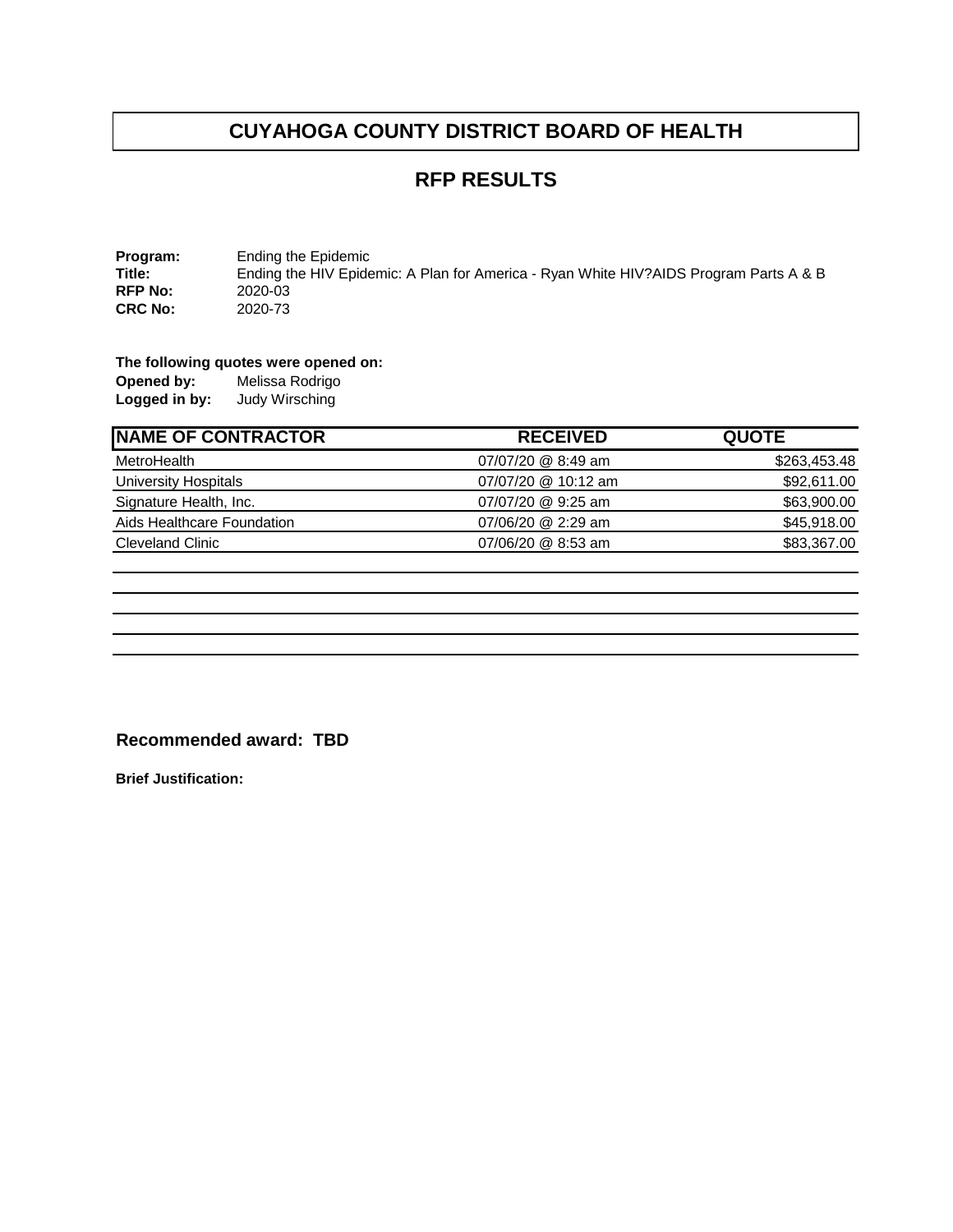### **QUOTE RESULTS**

#### **Project Address**

| Name:           | Mark Bender                          |
|-----------------|--------------------------------------|
| <b>Address:</b> | 1617 Hopkins, Up & Dn                |
|                 | City, State, Zip: Lakewood, OH 44107 |
| <b>CRC No:</b>  | CRC 2020-74                          |

**The following quotes were received and opened:**

| <b>NAME OF CONTRACTOR</b>   | <b>QUOTE</b> | LEAD     | HН    | <b>MATCH</b> |
|-----------------------------|--------------|----------|-------|--------------|
| American Builders           | \$16,200     | \$15,800 | \$400 | \$1,000      |
| <b>Green Home Solutions</b> | \$23,950     | \$23,550 | \$400 | \$7,550      |
| <b>TNT Construction</b>     | \$24,460     | \$23,660 | \$800 | \$7,660      |

**ESTIMATE:** \$23,275.00 \$ 22,275.00 \$ 1,000.00

**Recommended award:** American Builders & Applicators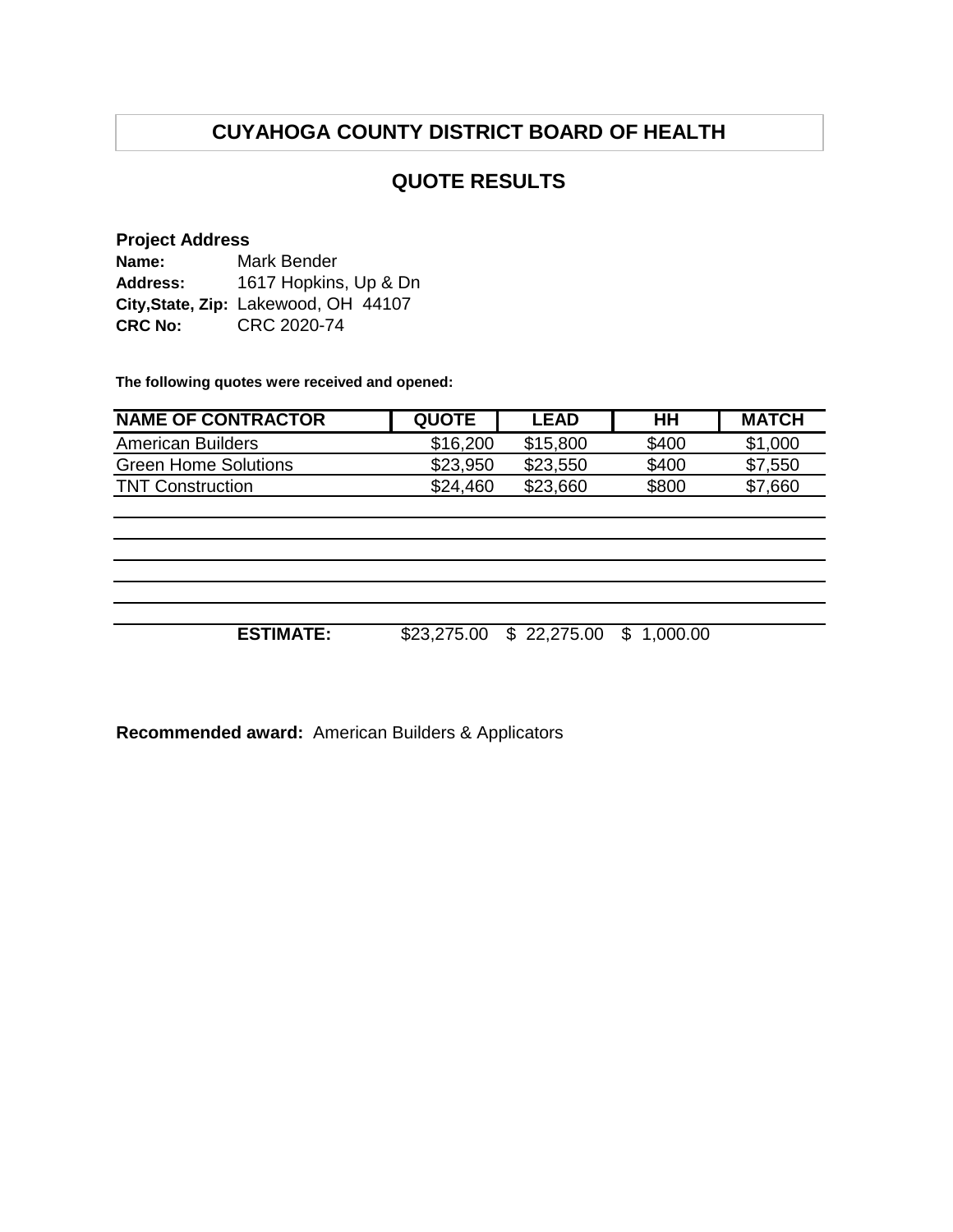| Name:             |
|-------------------|
| <b>Address:</b>   |
| City, State, Zip: |
| <b>PPN#</b>       |
| # of Bedrooms     |
| CRC #:            |

Barnes Residence 7549 Big Creek Parkway Middleburg Hts, Ohio 44130 373-20-001 2 CRC 2020-75

**The following quotes were received and opened:** 

| <b>Name of Contractor:</b>  | <b>Install Quote</b> | <b>NPDES Permit</b> | <b>WPCLF</b><br><b>Program Cost</b><br>85% | <b>Owner Match</b><br>15% | <b>Project Cost</b> |
|-----------------------------|----------------------|---------------------|--------------------------------------------|---------------------------|---------------------|
| Dynamerican                 | \$14,044.00          | \$200.00            | \$12,137.40                                | \$1,906.60                | \$14,044.00         |
| <b>KMU Residential, LLC</b> | \$20,620.00          | \$200.00            | \$17,727.00                                | \$2,893.00                | \$20,620.00         |
|                             |                      |                     |                                            |                           |                     |
|                             |                      |                     |                                            |                           |                     |
|                             |                      |                     |                                            |                           |                     |
|                             |                      |                     |                                            |                           |                     |
|                             |                      |                     |                                            |                           |                     |
|                             |                      |                     |                                            |                           |                     |
|                             |                      |                     |                                            |                           |                     |
|                             |                      |                     |                                            |                           |                     |
|                             |                      |                     |                                            |                           |                     |
|                             |                      |                     |                                            |                           |                     |
|                             |                      |                     |                                            |                           |                     |
|                             |                      |                     |                                            |                           |                     |
|                             |                      |                     |                                            |                           |                     |

**Bids Reviewed by: Selected Contractor Bid:**  M. Skovenski, D. McClintock, N. McConoughey Recommend Re-bidding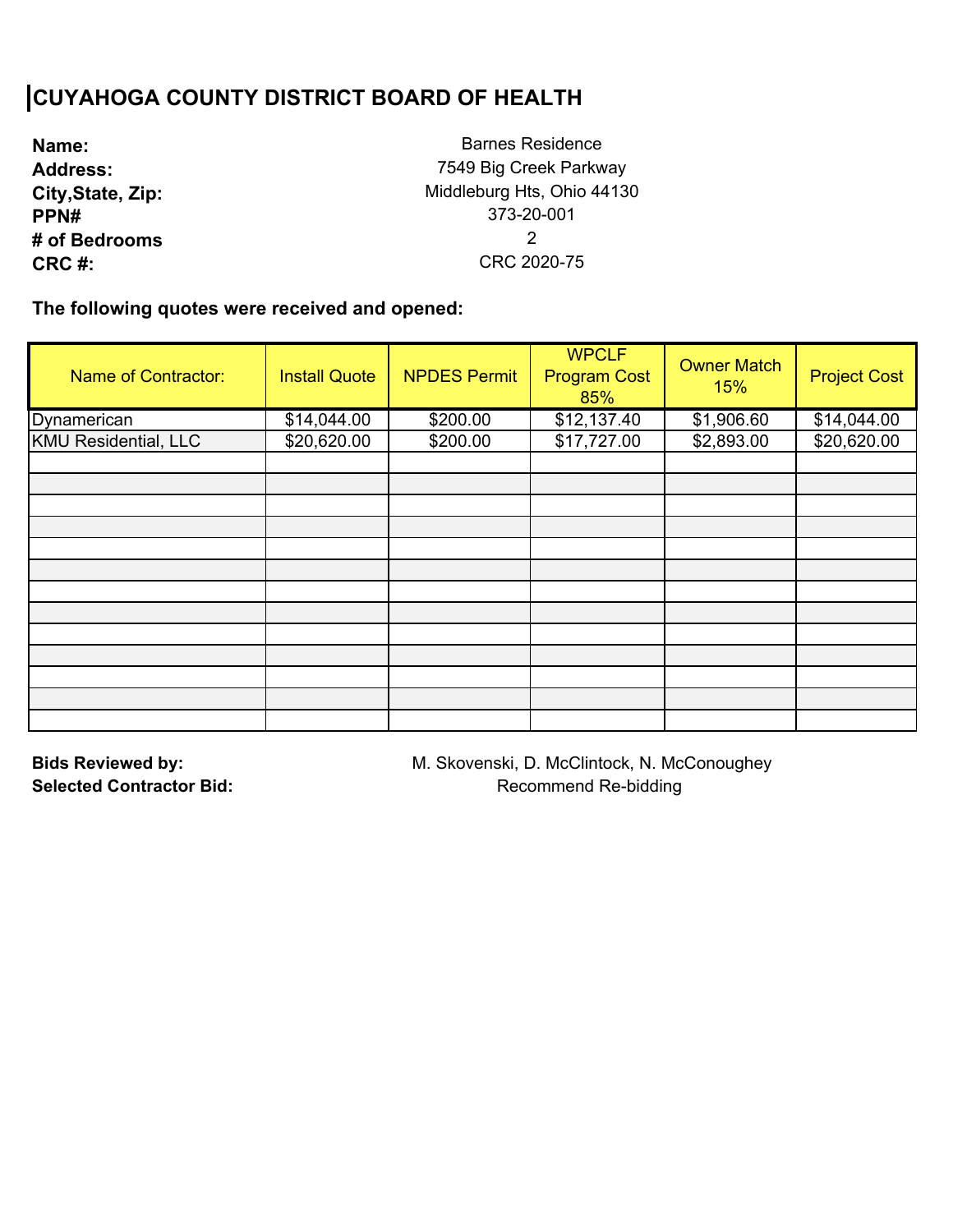| Name:             |
|-------------------|
| <b>Address:</b>   |
| City, State, Zip: |
| PPN#              |
| # of Bedrooms     |
| CRC#              |

Ofandiski Residence 6806 Big Creek Parkway Middleburg Hts, Ohio 44130 372-15-019 3 2020-76

**The following quotes were received and opened:** 

|                             |                      |                     | <b>WPCLF</b>        |                    |                     |
|-----------------------------|----------------------|---------------------|---------------------|--------------------|---------------------|
|                             |                      |                     | <b>Program Cost</b> | <b>Owner Match</b> |                     |
| <b>Name of Contractor:</b>  | <b>Install Quote</b> | <b>NPDES Permit</b> | 50%                 | 50%                | <b>Project Cost</b> |
| Dynamerican                 | \$13,919.00          | \$200.00            | \$7,159.50          | \$6,759.50         | \$13,919.00         |
| <b>KMU Residential, LLC</b> | \$18,370.00          | \$200.00            | \$9,385.00          | \$8,985.00         | \$18,370.00         |
|                             |                      |                     |                     |                    |                     |
|                             |                      |                     |                     |                    |                     |
|                             |                      |                     |                     |                    |                     |
|                             |                      |                     |                     |                    |                     |
|                             |                      |                     |                     |                    |                     |
|                             |                      |                     |                     |                    |                     |
|                             |                      |                     |                     |                    |                     |
|                             |                      |                     |                     |                    |                     |
|                             |                      |                     |                     |                    |                     |
|                             |                      |                     |                     |                    |                     |
|                             |                      |                     |                     |                    |                     |
|                             |                      |                     |                     |                    |                     |
|                             |                      |                     |                     |                    |                     |

**Bids Reviewed by: Selected Contractor Bid:**  M. Slovenski, D. McClintock, N. McConoughey Recommend Re-bidding